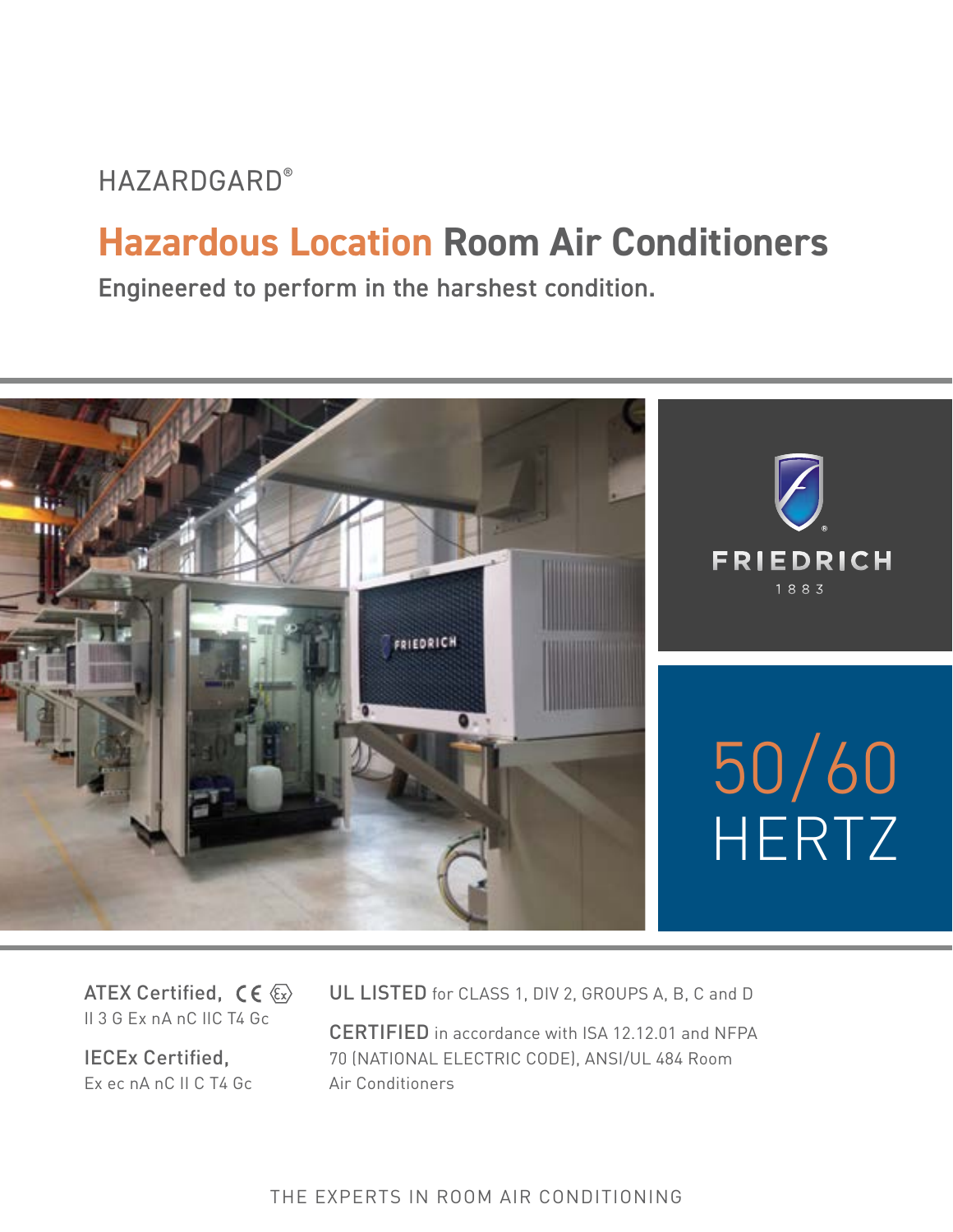

# HAZARDGARD MEETS T4 TEMPERATURE CLASSIFICATION

- Unit surface temperatures will not rise above 135° C/275° F.
- Operates at low ambient conditions without freezing at outdoor ambient temperatures as low as 7° C/45° F.
- Tolerates higher outdoor temperatures up to 55° C /130° F.

For more than 30 years, industrial professionals have trusted Hazardgard to deliver safe and reliable cooling in the most extreme conditions. Hazardgard is specifically designed to cool laboratories, control rooms, living quarters, storage areas and other enclosures situated in hazardous locations; where specific volatile flammable liquids or gases are handled or used within enclosed containers or systems.

Hazardgard is rated for these conditions:

| Model     | <b>Hazardous Location Classification: Gases</b>                              |                                                       |  |  |  |  |  |  |  |
|-----------|------------------------------------------------------------------------------|-------------------------------------------------------|--|--|--|--|--|--|--|
| SH20N50AT | ATEX, $\zeta \in \langle \overline{\xi}_x \rangle$ II 3 G Ex nA nC IIC T4 Gc | National Electrical Code, NFPA 70                     |  |  |  |  |  |  |  |
| SH24N30AT | IECEx, Ex ec nA nC IIC T4 Gc                                                 | ARTICLE 501: Class 1, Division 2, Group A/B/C/D.      |  |  |  |  |  |  |  |
|           |                                                                              | Temperature Class T4/T4A*                             |  |  |  |  |  |  |  |
|           |                                                                              | ARTICLE 505: Class 1, Zone 2, Group II C/ II B/ II A, |  |  |  |  |  |  |  |
|           |                                                                              | Temperature Class T4/T4A*                             |  |  |  |  |  |  |  |

# **The Friedrich Advantage** Reliable Design Backed by Robust Engineering

### Quality

Friedrich is an established player in the air conditioning industry and is known for manufacturing quality products.

## Product Reliability

Used across the globe, Hazardgard is a tested and reliable product and not a quick-fix, job shop alteration.

## Durability

Robust engineering, commercial grade components and extensive field testing provide the durability and safety required in hazardous Availability **Exercise Security** Locations.

Off the shelf models allow for efficient manufacturing, shorter lead times and standardized component parts.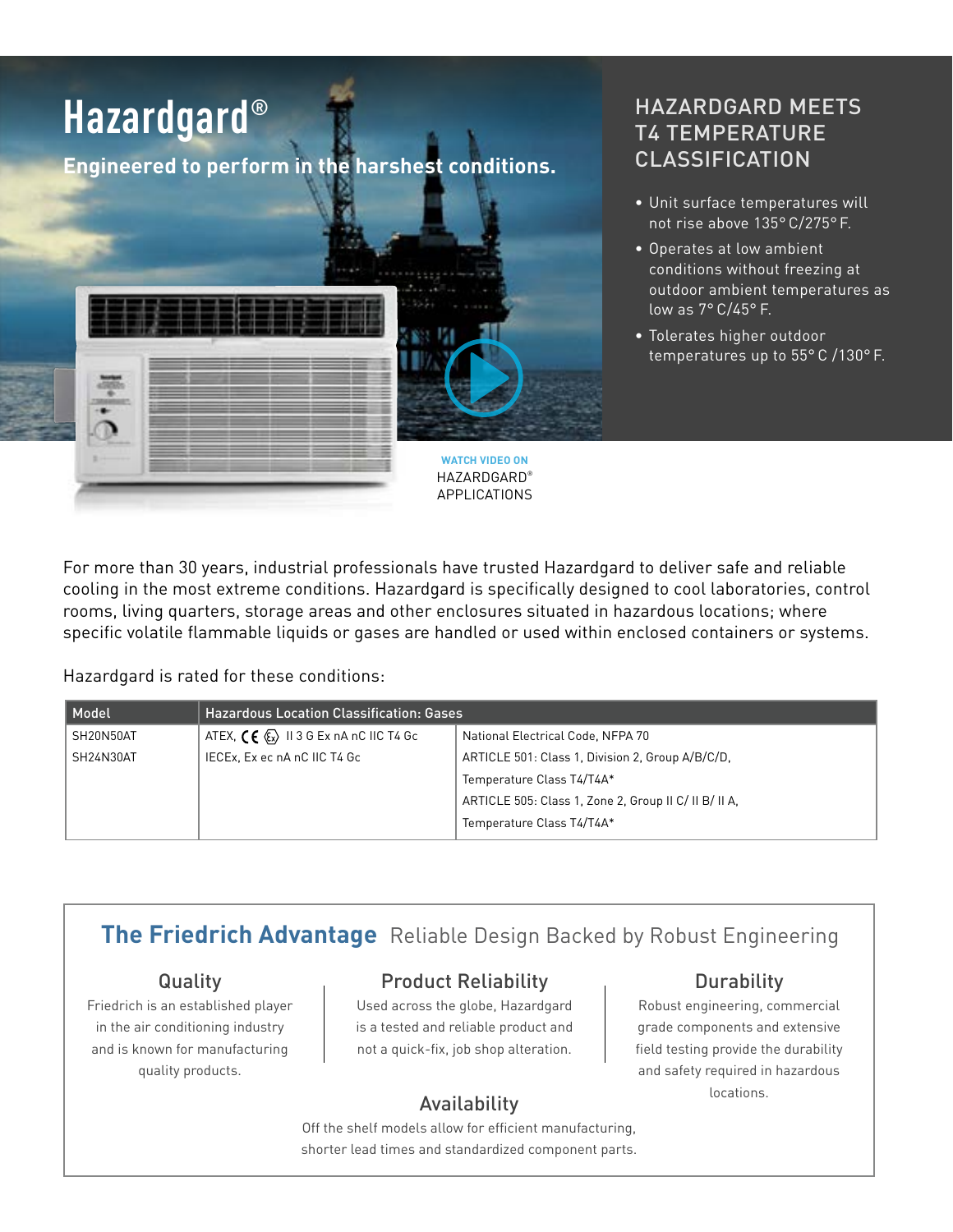#### **DURABILITY & RELIABILITY**

- **• Permanent split capacitor motor**
- **• Hermetically sealed refrigeration system**
- **• Environmentally sealed on/off switch and gold plated contacts** in thermostat for corrosion resistance
- **• Solid-state control relays** for compressor and fan operation
- **• Commercial grade, enclosed fan motor with hermetically sealed overload** for arc-free operation
- **• Direct-wired** (field supplied) , 15-amp circuit with time-delay fuse that will tolerate current surge without tripping the breaker
- **• Powder Coated 22-gauge, G60 steel cabinet** for corrosion protection and to withstand years of hard use
- **• Stainless Steel** Fan Shaft
- **• Steel enclosure for solid state relays**
- **• Sealed control enclosure for thermostat and on-off control**
- **• Durable outdoor industrial electrical cable harnesses and cable glands**

#### **COATED COILS FOR CORROSION RESISTANCE**

ElectroFin® 5-stage, immersion ecoat process, or Diamonblue Advanced Corrosion Protection® on 100% of metallic surfaces on the outdoor coil provides outstanding corrosion resistance protection and extends the life of the unit, especially in coastal or corrosive environments.

#### **Diamonblue Advanced Corrosion Protection®**

MODEL SH20N50AT

• Anti-corrosive, hydrophilic coating

# **ElectroFin® 5-stage,** Immersion Ecoat Benefits:

MODEL SH24N30AT

- Excellent adhesion characteristics
- Less than 1% thermal degradation
- Outstanding chemical resistance
- Passed 6048 hrs.ASTM B-117 Salt Spray

#### MEETS THE FOLLOWING:

- MIL-C-46168 Chemical Agent Resistance -DS2, HCI Gas
- CID A-A-52474A (GSA)
- MIL-STD 810F, Method 509.4 (Sand and Dust)
- MIL-P-53084 (ME)-TACOM Approval
- MIL-DTL-12468 Decontamination Agent (STB)
- DPG (Douglas Proving Grounds) Soil & Water Exposure Tests
- GM9540P-97 Accelerated Corrosion Test (120 cycles)
- ASTM B117-G85 Modified Salt Spray (Fog) Testing-2,000 hours
- ASTM B117 Salt Spray (tested by ARL for Lockheed Martin)





5-Stage ecoat Corrosion Protection



#### **PERFORMANCE IN EXTREME CONDITIONS**

- **• Hot gas bypass** for cooling operation at low ambient temperatures, down to 45ºF / 7ºC without freezing
- **• Designed to tolerate high ambient temperatures,**  allowing units to operate in T3 conditions



Commercial grade enclosed fan motor



Steel enclosure for solid state relays



Industrial Cable harnesses & cable glands

Molded compressor plug harnesses

# **Engineered to perform in the harshest environments**

- Offshore oil rigs, on-shore oil company offices and refineries
- Petrochemical sites
- Propane fill-up stations
- Paint and varnish storage or processing plants
- Grain alcohol processors or storage sites
- Plant areas using strong solvents or chemicals
- Munitions plants or armories
- PVC or plastics plants and processing points
- Recycling plants
- Furniture refinishing workshops
- Office complexes where methane is a by-product
- Hazardous materials storage